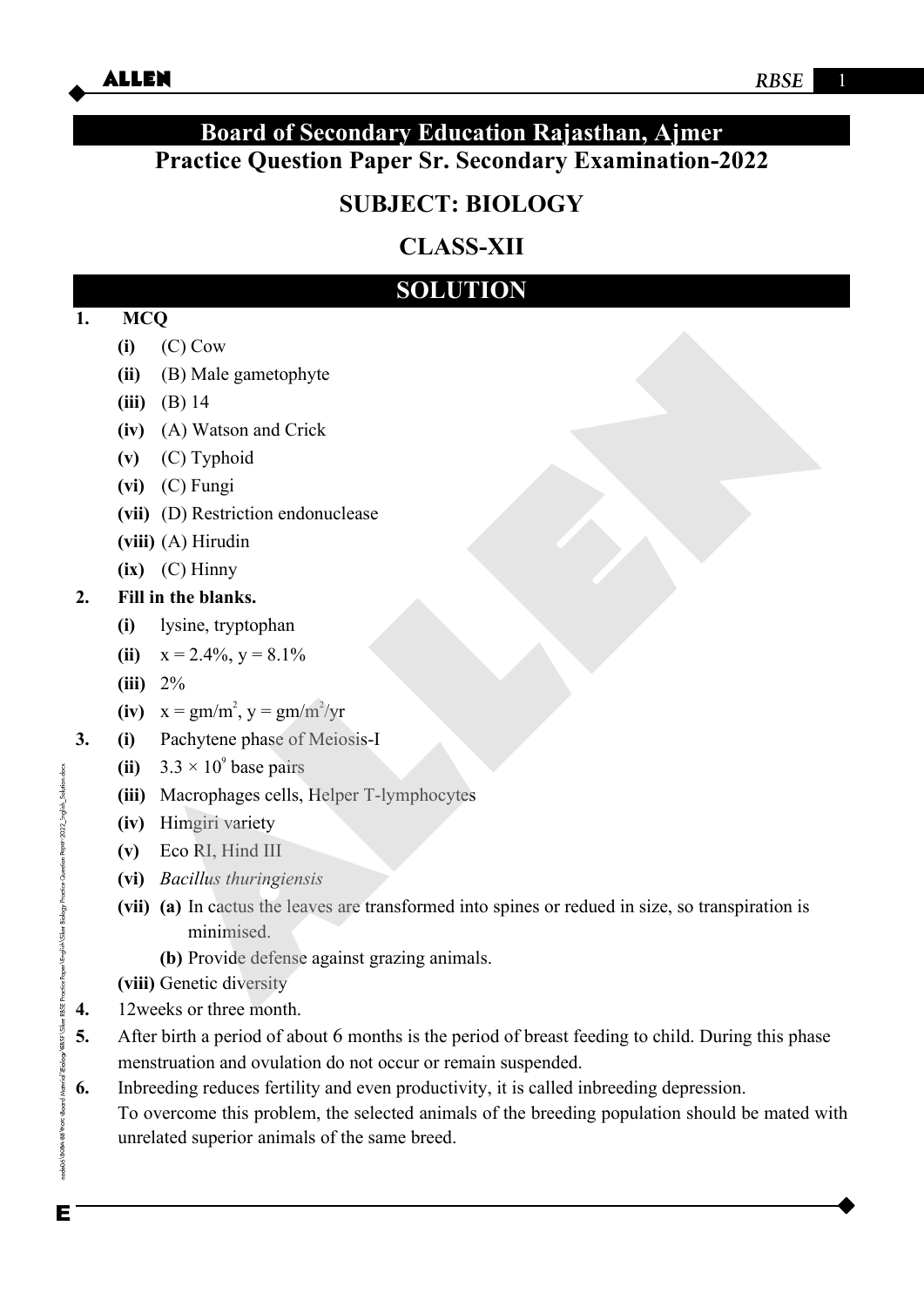- **7.** Two uses of LAB are as following:
	- **(i)** Curlding of milk.
	- **(ii)** Increase B<sub>12</sub> quantity
- **8. (i)** Identify all the approximately 20,000-25,000 genes in human DNA.
	- **(ii)** Determine the sequences of the 3 billion chemical base pairs that make up human DNA.
	- **(iii)** Store this information in databases.
	- **(iv)** Improve tools for data analysis.
- **9.** The following is the diagram of pBR322.



**10. Genetically modified organisms (GMO) :-** These are plants, bacteria, fungi, and animals whose genes have been altered by manipulation.

Significance of GM plants :

- **(i)** Made crops more tolerant to abiotic stresses (cold, drought, salt, heat).
- **(ii)** Reduced reliance on chemical pesticides (pest-resistant crops).
- **(iii)** Helped to reduce post harvest losses.
- **(iv)** Increased efficiency of mineral usage by plants (this prevents early exhaustion of node06\B0BA4B\Kata\Board Materia\Biology\RBSE\Siker RBSE Practice Paper\English\Siker Biology Practice Question Paper-2022\_English\_S fertility of soil).
- **(v)** Enhanced nutritional value of food, e.g., golden rice, i.e., Vitamin 'A' enriched rice.
- 11. **(i)** Human protien  $\alpha$ -1-antitrypsin used to treat emphysema.
- **(ii)** The first transgenic cow, Rosie, produced human protein-enriched milk (2.4 grams per litre). The milk contained the human alpha- lactalbumin and was nutritionally a more balanced product for human babies than natural cow-milk. (**iv**) Improve tools for data analysis.<br>
The following is the diagram of pBR322.<br> **EVALUATE ALL INCREDENT CONDUCE THE CONDUCE TO THE CONDUCT ON THE CONDUCT ON THE CONDUCT ON DIAME :<br>
<b>CONDUCE TO THE CONDUCE CONDUCE CONDUC**
- **12.** The pioneer community in xeric condition is Lichens The pioneer community in hydrarch condition is phytoplanktons.
- **13.** (i) Pyramid of Numbers (ii) Pyramid of Biomass (iii) Pyramid of Energy

 **E.g.** Tree ecosystem.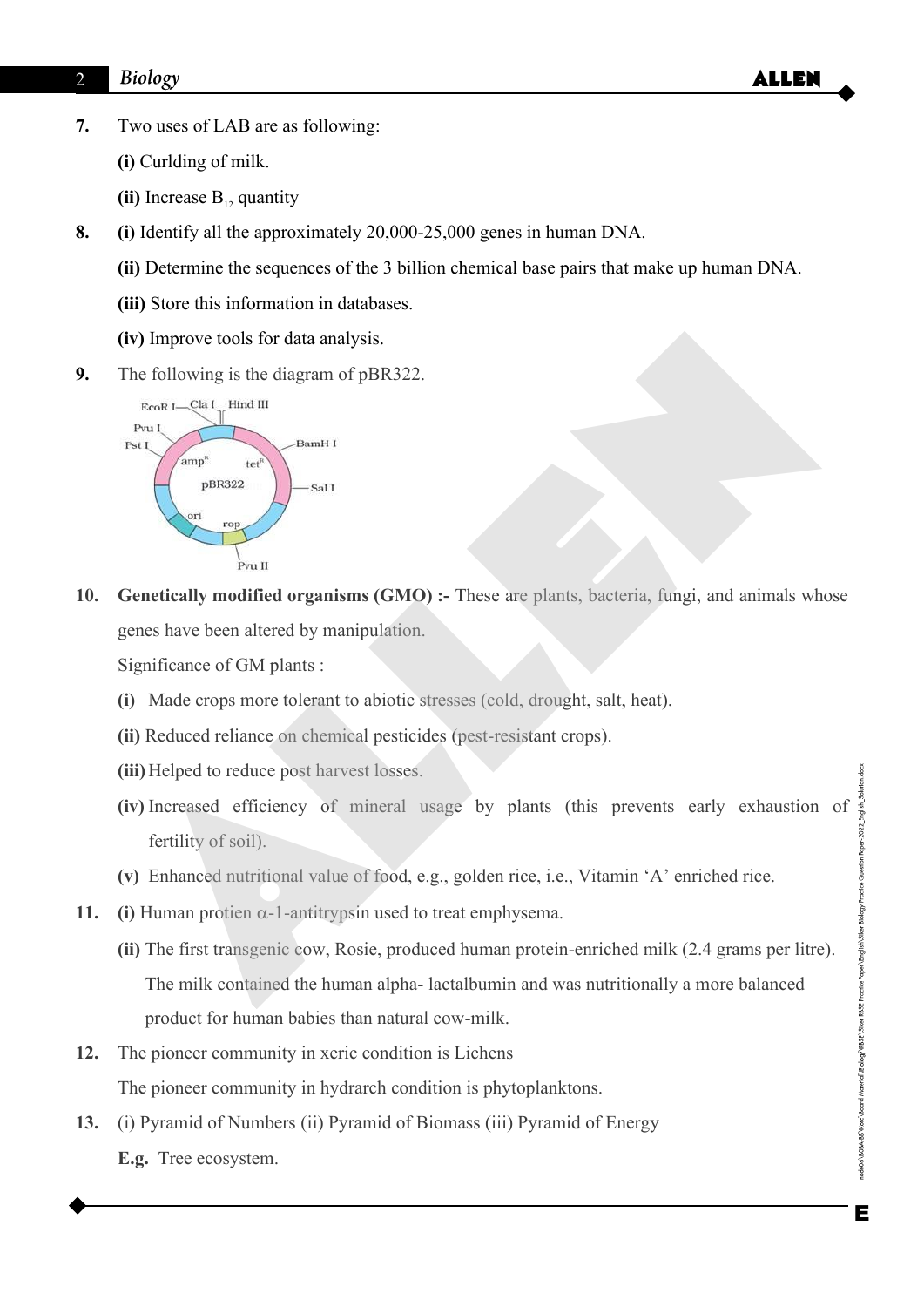- **14.** The rivets of wings of airplane are compared with the main species of ecosystem. As the loss of rivets on the wings causes serious threat to flight safety of airplane. Similarly the loss of main species may cause serious threat to the safety of ecosystem.
- **15.** Causes of biodiversity losses
	- (i) Habitat loss and fragmentation (ii) Over-exploitation
	-
- 
- (iii) Alien species invasions (iv) Co-extinctions
- **16.** Syngamy occurs inside the body of the organism, hence the process is called internal fertilisation.

|    | <b>Asexual reprouction</b>             | <b>Sexual reprouction</b>              |
|----|----------------------------------------|----------------------------------------|
|    | It is always uniparental and does not  | It is generally biparental and always  |
|    | involve gamete formation.              | involves the formation and fusion of   |
|    |                                        | gametes                                |
| 2. | It involves only mitotic cell divison. | It involves only meitotic cell divison |
|    |                                        | during gamete formation.               |

|    | <b>Asexual reprouction</b>                                                                | <b>Sexual reprouction</b>                                                                                                                                                                   |
|----|-------------------------------------------------------------------------------------------|---------------------------------------------------------------------------------------------------------------------------------------------------------------------------------------------|
| 1. | It is always uniparental and does not                                                     | 1.<br>It is generally biparental and always                                                                                                                                                 |
|    | involve gamete formation.                                                                 | involves the formation and fusion of                                                                                                                                                        |
|    |                                                                                           | gametes                                                                                                                                                                                     |
| 2. | It involves only mitotic cell divison.                                                    | It involves only meitotic cell divison<br>2.                                                                                                                                                |
|    |                                                                                           | during gamete formation.                                                                                                                                                                    |
|    |                                                                                           | <b>OR</b>                                                                                                                                                                                   |
|    |                                                                                           | The female gamete undergoes development to form new organisms without fertilisation. Thi                                                                                                    |
|    | phenomenon is called parthenogenesis.                                                     |                                                                                                                                                                                             |
|    | <b>Example :-</b> Rotifers, Honeybees and even some Lizards and Birds (Turkey) etc.       |                                                                                                                                                                                             |
|    | Oviparous                                                                                 | <b>Viviparous</b>                                                                                                                                                                           |
| 1. | The animals in which development                                                          | 1.<br>The animals in which the development of                                                                                                                                               |
|    | of young one outside the female                                                           | zygote into a young one takes place inside                                                                                                                                                  |
|    | parent are called oviparous.                                                              | the body of the female parent, are called                                                                                                                                                   |
|    |                                                                                           | viviparous.                                                                                                                                                                                 |
| 2. | They zygote takes lay fertilised eggs                                                     | After attaining a certain stage of growth,<br>2.                                                                                                                                            |
|    | covered with hard calcareous shell in                                                     | the young ones are delivered out of the                                                                                                                                                     |
|    | a safe place in the environment, e.g.                                                     | body of the female organism, e.g. most of                                                                                                                                                   |
|    | reptiles and birds.                                                                       | mammals.                                                                                                                                                                                    |
|    | copy of X chromosome resulting into a karyotype is $44 + XXXY$ or 47.<br><b>Symptoms:</b> | Klinefelter's Syndrome: This genetic disorder is caused due to the presence of an additional<br>(i) Such an individual has overall masculine development, however, the feminine development |

- **17**. **Klinefelter's Syndrome:** This genetic disorder is caused due to the presence of an additional copy of X chromosome resulting into a karyotype is 44 +XXY or 47. **Symptoms:**
	- (i) Such an individual has overall masculine development, however, the feminine development (development of breast, i.e., Gynaecomastia) is also expressed
	- (ii) Such individuals are sterile.

#### **OR**

**Turner's Syndrome:** Such a disorder is caused due to the absence of one of the X chromosomes, i.e., 45 with XO

### **Symptoms:**

 (i) Such females are sterile as ovaries are rudimentary besides other features including (ii) Lack of other secondary sexual characters.

node06\B0BARB\Kata\Board Materia\\Biolog\XBSE\Siker RBSE Proctice Paper\English\Siker Biology Practice Question Raper-2022 English\_Solution.docx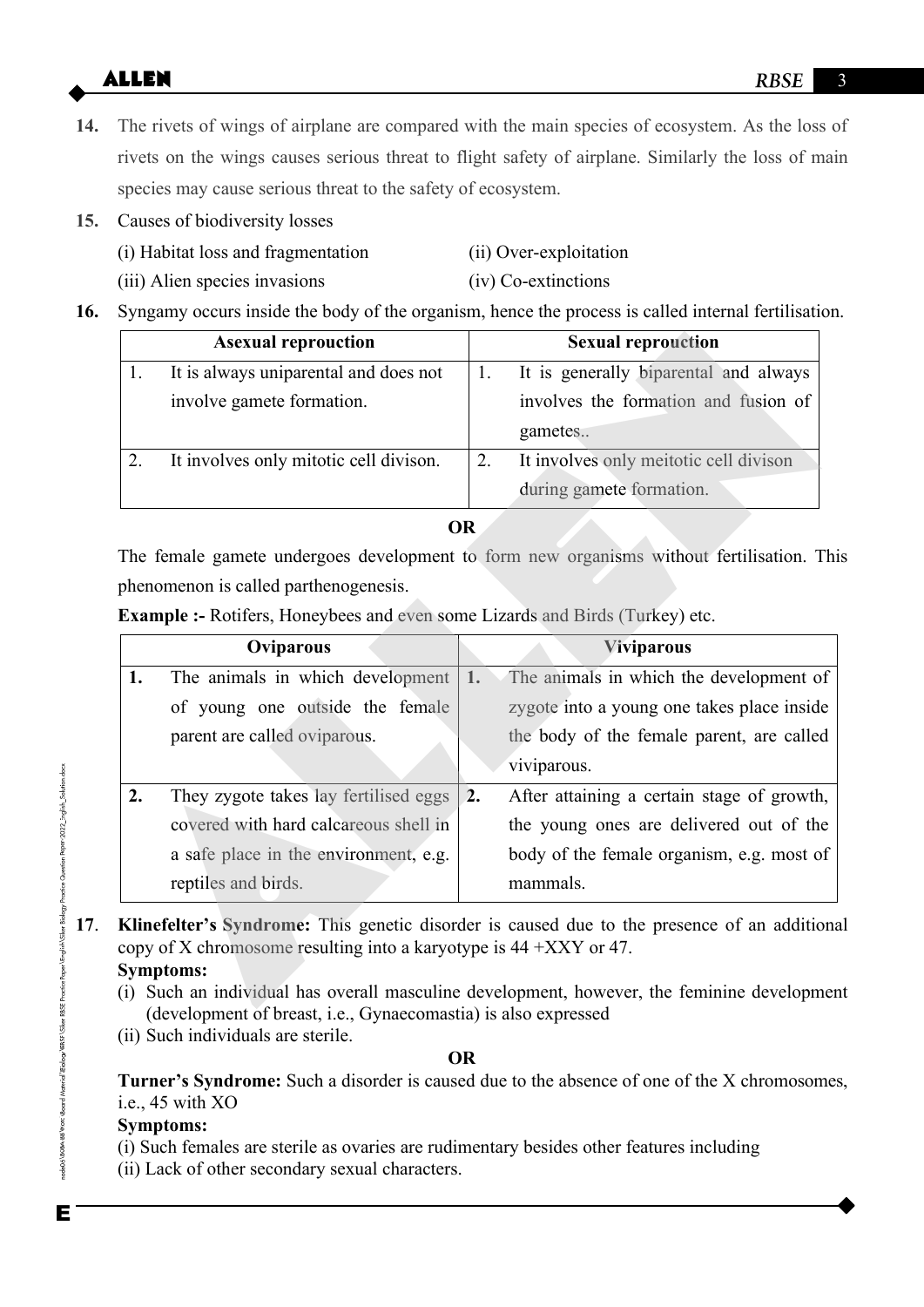### 4 Biology **ALLEN**

- **18.** AIDS is caused by the Human Immuno deficiency Virus (HIV), a member of a group of viruses called retrovirus.
	- **(i)** Making blood (from blood banks) safe from HIV,
	- **(ii)** Use of only disposable needles and syringes in public and private hospitals and clinics.
	- **(iii)** Free distribution of condoms, advocating safe sex.
	- **(iv)** Controlling drug abuse
	- **(v)** Promoting regular check-ups for HIV in susceptible populations, are some such steps taken up.

#### **OR**

*Salmonella typhi* is a pathogenic bacterium which causes typhoid fever in human beings.

#### **Symptoms**

- **(a)** Constant high fever (39°C to 40°C)
- **(b)** Weakness
- **(c)** Stomach pain
- **(d)** Loss of appetite
- **(e)** Constipation
- **(f)** Headache
- **(g)** Intestinal perforation and death may occur in severe cases.
- **Transmit:** It is spread by contaminated food and water.
- **19.** After entering one of the synergids, the pollen tube releases the two male gametes into the cytoplasm of the synergid. One of the male gametes moves towards the egg cell and fuses with its nucleus thus completing the syngamy. This results in the formation of a diploid cell, the zygote. The other male gamete moves towards the two polar nuclei located in the central cell and fuses with them to produce a triploid primary endosperm nucleus (PEN). As this involves the fusion of three haploid nuclei it is termed triple fusion. Since two types of fusions, syngamy and triple fusion take place in an embryo sac the phenomenon is termed double fertilisation. Salmonella typhi is a pathogenie bacterium which causes typhoid fever in human beings.<br>
Symptoms<br>
(a) Constant high fever (39°C to 40°C)<br>
(b) Weakness<br>
(c) Stomach pain<br>
(d) Loss of appetitic<br>
(e) cheraknes<br>
(e) in the sy



**OR**

**The Megasporangium (Ovule):** Let us familiarise ourselves with the structure of a typical angiosperm ovule .

- **•** The ovule is a small structure attached to the placenta by means of a stalk called funicle.
- The body of the ovule fuses with funicle in the region called hilum. Thus, hilum represents the junction between ovule and funicle.
- **•** Each ovule has one or two protective envelopes called integuments.
- Integuments encircle the nucellus except at the tip where a small opening called the micropyle is organised.

ode06\R0BA-RR\Koto

Siker Biology Practice Question Paper-2022\_English\_Solution.docx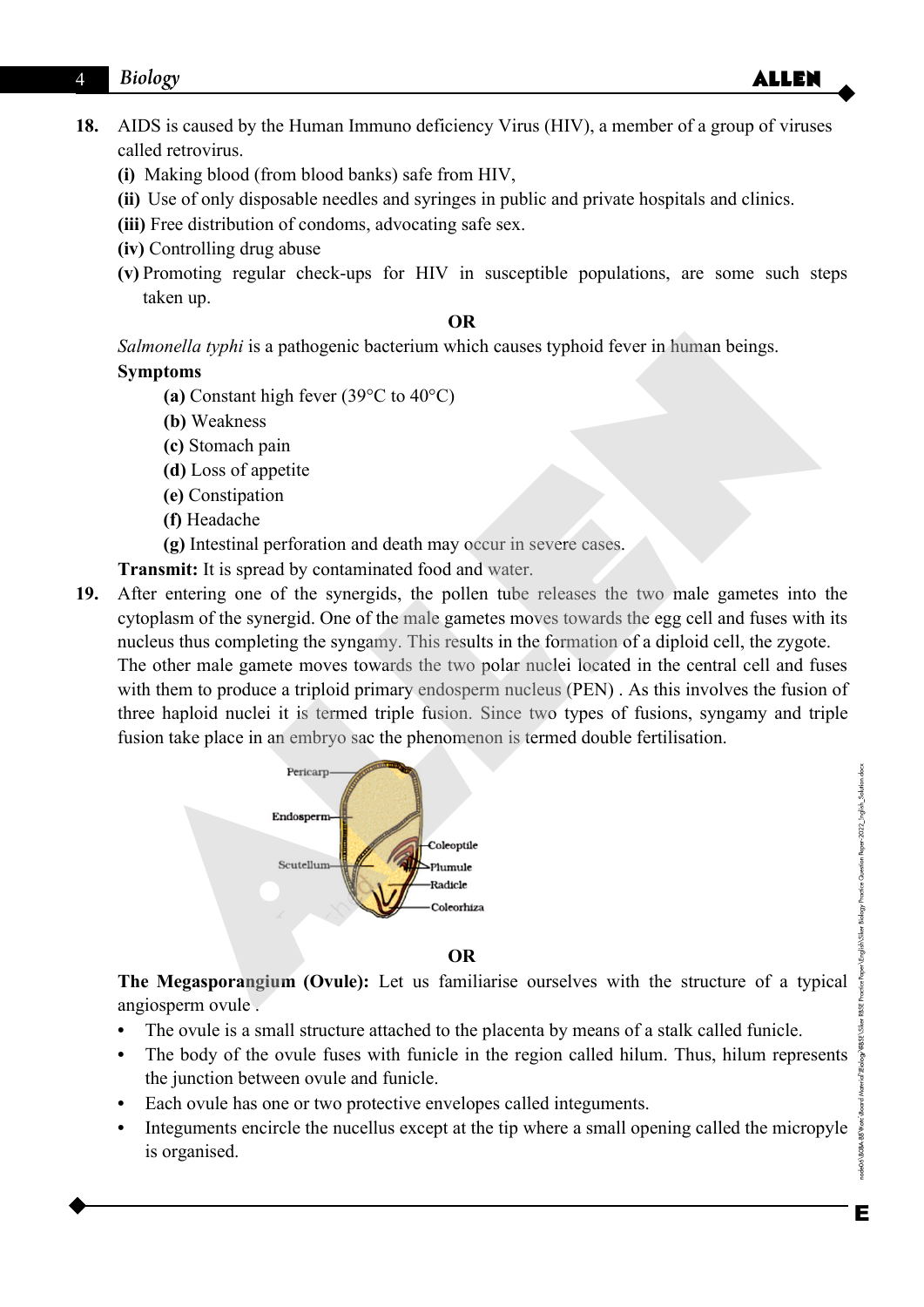- **•** Opposite the micropylar end, is the chalaza, representing the basal part of the ovule. Enclosed within the integuments is a mass of cells called the nucellus.
- **•** Cells of the nucellus have abundant reserve food materials, it located in the nucellus is the embryo sac or female gametophyte. An ovule generally has a single embryo sac formed from a megaspore.



**20.** The negatively charged DNA is wrapped around the positively charged histone octamer to form a structure called nucleosome .

The salient features of the Double-helix structure of DNA are as follows:

- **(i)** It is made of two polynucleotide chains, where the backbone is constituted by sugar phosphate, and the bases project inside.
- (ii) The two chains have anti-parallel polarity. It means, if one chain has the polarity  $5'-3'$ , the other has  $3'$ -5'.
- **(iii)** The bases in two strands are paired through hydrogen bond (H-bonds) forming base pairs (bp). Adenine forms two hydrogen bonds with Thymine from opposite strand and vice-versa. Similarly, Guanine is bonded with Cytosine with three H-bonds. As a result, always a purine comes opposite to a pyrimidine. This generates approximately uniform distance between the two strands of the helix. Networking the United States of the Double-helix structure of DNA are as follows:<br>
The negatively charged DNA is wrapped around the positively charged histone octamer to for<br>
structure called nucleosome.<br>
The salient featu
- **(iv)** The two chains are coiled in a right-handed fashion. The pitch of the helix is 3.4 nm and there are roughly 10 bp in each turn. Consequently, the distance between a bp in a helix is approximately 0.34 nm.
- **(v)** The plane of one base pair stacks over the other in double helix. This, in addition to H bonds, confers stability of the helical structure.